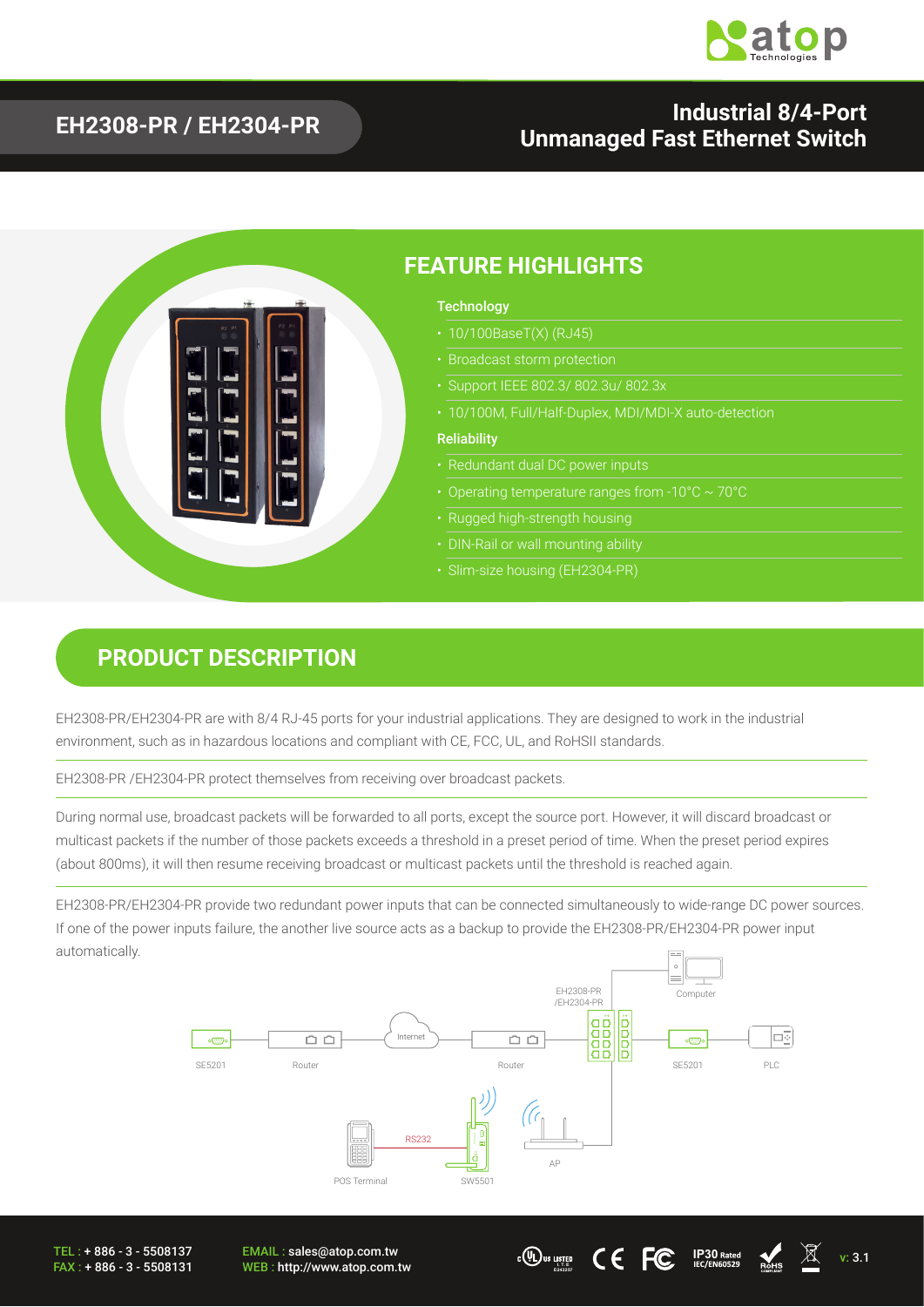

## **SPECIFICATIONS**

| <b>Technical Specifications</b>    |                                                                                               |  |  |
|------------------------------------|-----------------------------------------------------------------------------------------------|--|--|
| Model Name                         | EH2308-PR / EH2304-PR                                                                         |  |  |
| <b>Technology</b>                  |                                                                                               |  |  |
| Standards                          | IEEE802.3, 802.3u, 802.3x                                                                     |  |  |
| Processing Type                    | Store and Forward                                                                             |  |  |
| Flow Control                       | IEEE802.3x flow control, backpressure flow control                                            |  |  |
| <b>Interface</b>                   |                                                                                               |  |  |
| RJ-45 Ports                        | 10/100BaseT(X) auto negotiation speed<br>Full/Half-duplex mode, and auto MDI/MDI-X connection |  |  |
| <b>LED</b> Indicators              | Power, 10/100M                                                                                |  |  |
| <b>Power</b>                       |                                                                                               |  |  |
| Input                              | $9 \sim 30$ VDC, Dual inputs                                                                  |  |  |
| Consumption                        | EH2308-PR 6.4 Watts Max. / EH2304-PR 4.0 Watts Max.                                           |  |  |
| Connector                          | Removable 5-pin Terminal Block for power input                                                |  |  |
| <b>Reverse Polarity Protection</b> | Present                                                                                       |  |  |
| <b>Environment</b>                 |                                                                                               |  |  |
| Operating                          | $-10^{\circ}$ C ~ 70°C (14°F ~ 158°F)                                                         |  |  |
| Storage                            | $-40^{\circ}$ C ~ 85°C ( $-40^{\circ}$ F ~ 185°F)                                             |  |  |
| Ambient Relative Humidity          | 5%~95% non-condensing                                                                         |  |  |
| <b>Physical Characteristics</b>    |                                                                                               |  |  |
| Housing                            | IP30 protection, SECC, Black                                                                  |  |  |
| Dimension $(W \times H \times D)$  | EH2308-PR 45.3mm x 110mm x 89.6mm<br>EH2304-PR 22.5mm x 110mm x 78mm                          |  |  |
| Weight                             | EH2308-PR 460g / EH2304-PR 320g                                                               |  |  |
| <b>Environmental Limits</b>        |                                                                                               |  |  |
| <b>Operating Temperature</b>       | -40 to 70°C (-40°F to 158°F)                                                                  |  |  |
| Storage Temperature                | -40 to 85°C (-40°F to 185°F)                                                                  |  |  |
| <b>Ambient Relative Humidity</b>   | 5 to 95%, 55°C (non-condensing)                                                               |  |  |

# **REGULATORY APPROVALS**

| <b>Regulatory Approvals</b> |                                                                                                                                                                                  |  |
|-----------------------------|----------------------------------------------------------------------------------------------------------------------------------------------------------------------------------|--|
| UL(Safety)                  | UL60950-1 2nd Ed. /CSA C22.2 No.60950-1-07 2nd Ed.                                                                                                                               |  |
| FCC(EMI)                    | FCC 47 CFR Part15, Subpart B, Class A                                                                                                                                            |  |
| CE(EMI)                     | European Standard EN 55022:2010                                                                                                                                                  |  |
| CE(EMS)                     | EN 55024: 2010<br>IEC 61000-4-2: 2008<br>IEC 61000-4-3: 2010<br>IEC 61000-4-4: 2012<br>IEC 61000-4-5: 2005<br>IEC 61000-4-6: 2008<br>IEC 61000-4-8: 2009<br>IEC 61000-4-11: 2004 |  |

TEL : + 886 - 3 - 5508137 FAX : + 886 - 3 - 5508131 EMAIL : sales@atop.com.tw<br>WEB : http://www.atop.com.tw